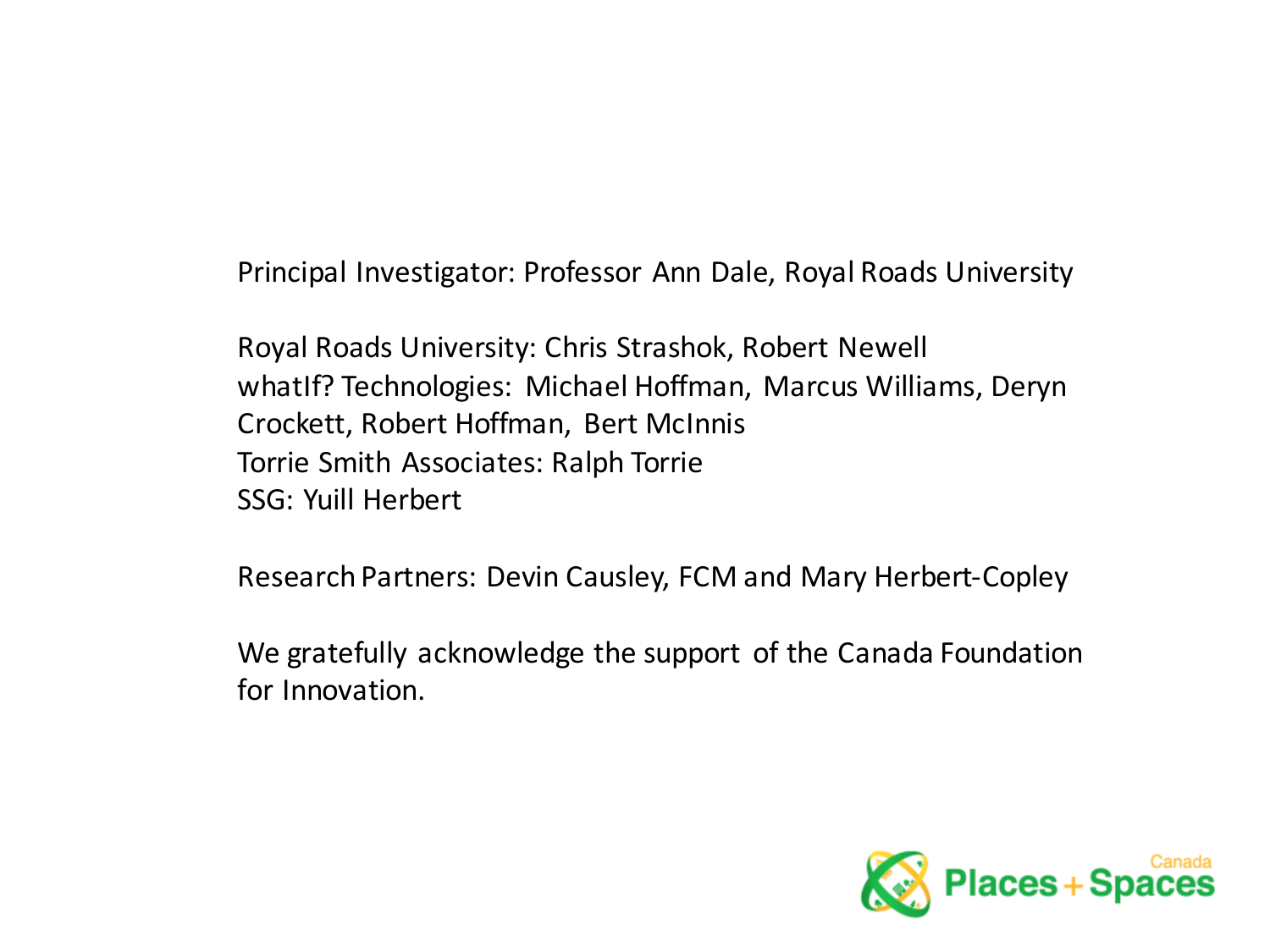

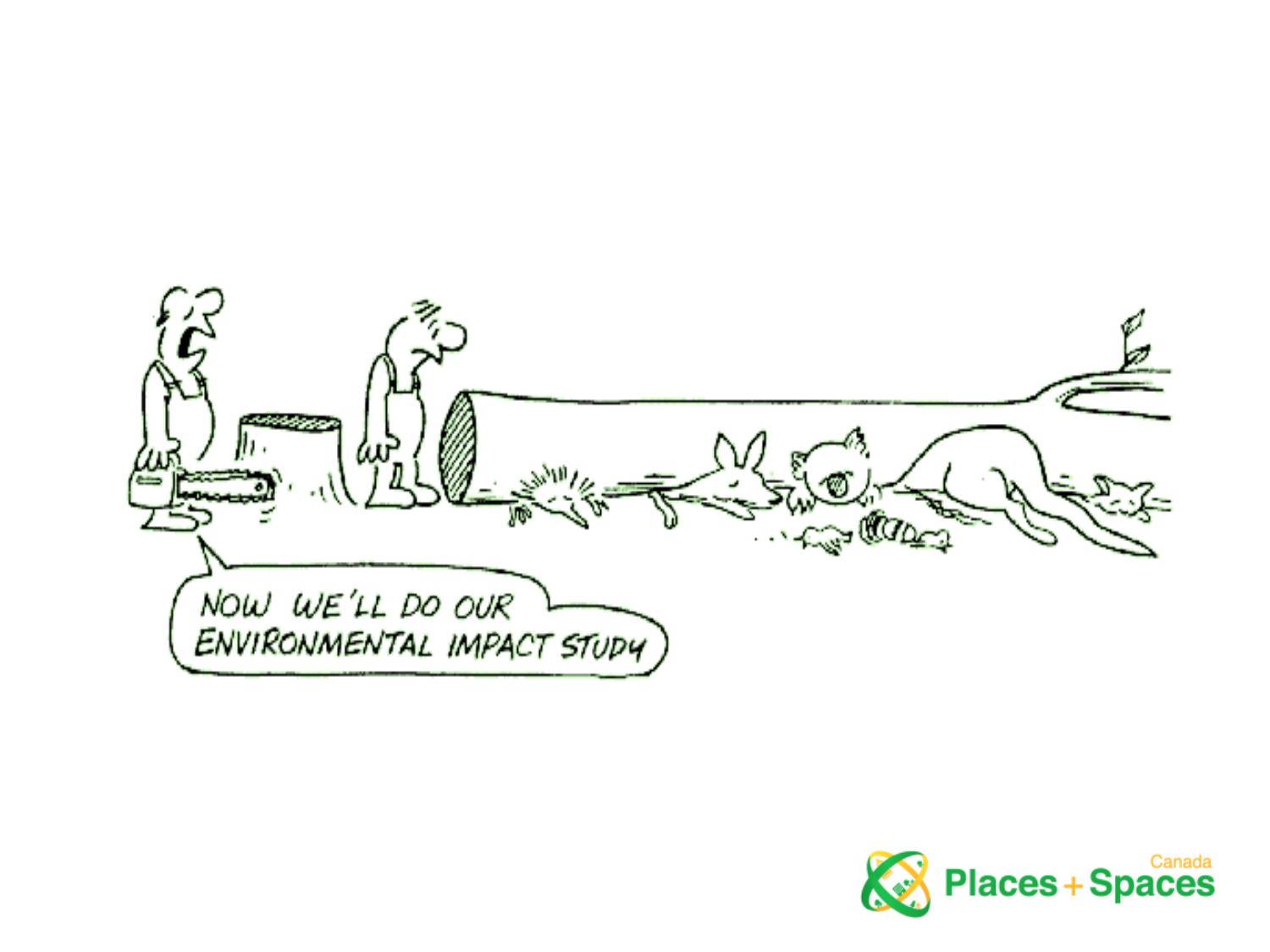# An integrated decision-making tool

The model

- has a **biophysical foundation** in that it represents: population and demographics; buildings and urban form; physical infrastructure and services (transportation, water, waste, energy);
- **social infrastructure and services** (education, healthcare, recreation); and economic activity (labour, products and services).
- attempts to account for the **financial states and activities** of the public sector, private sector and households within the community and financial flows leaving and entering the community.

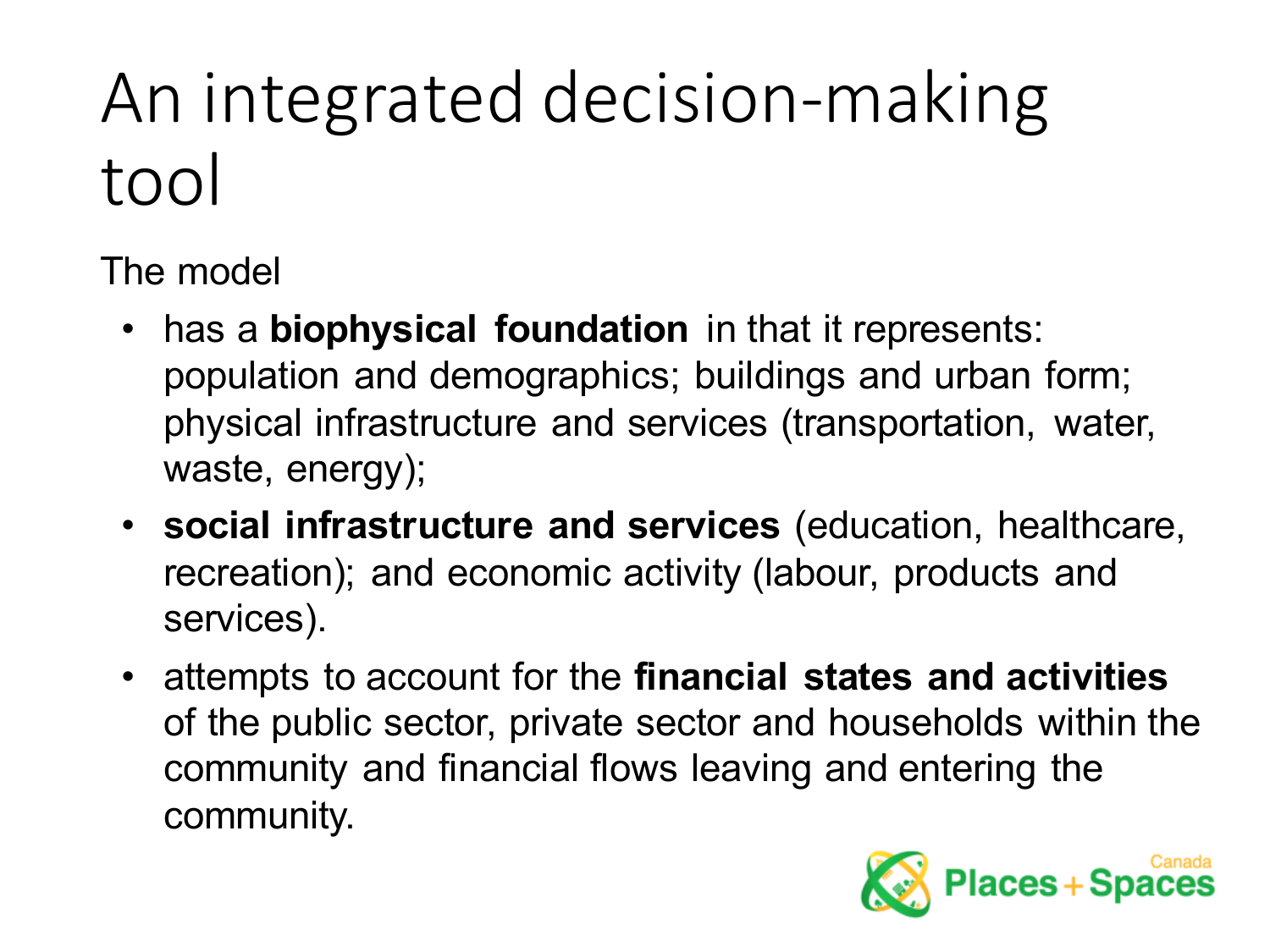#### Future development patterns new dwellings



/ hectare

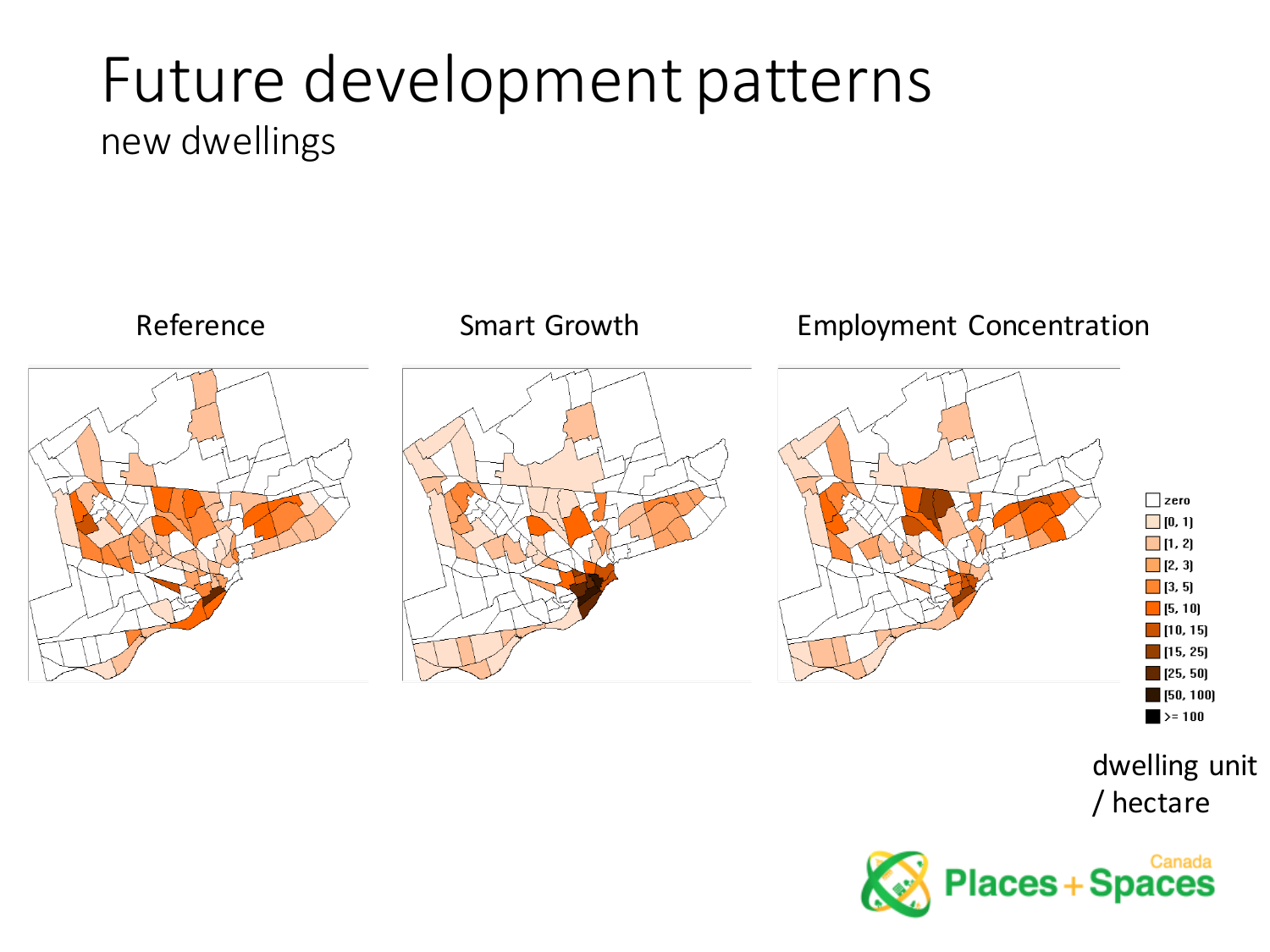## What did we find?

- In the reference scenario, total operating costs climb from \$93 million in 2016 to \$133 million in 2041.
- By 2041, municipal operating costs (roads infrastructure, services) were just under \$11 million less in the Smart Growth Scenario than in the Reference Scenario(~\$104/person).

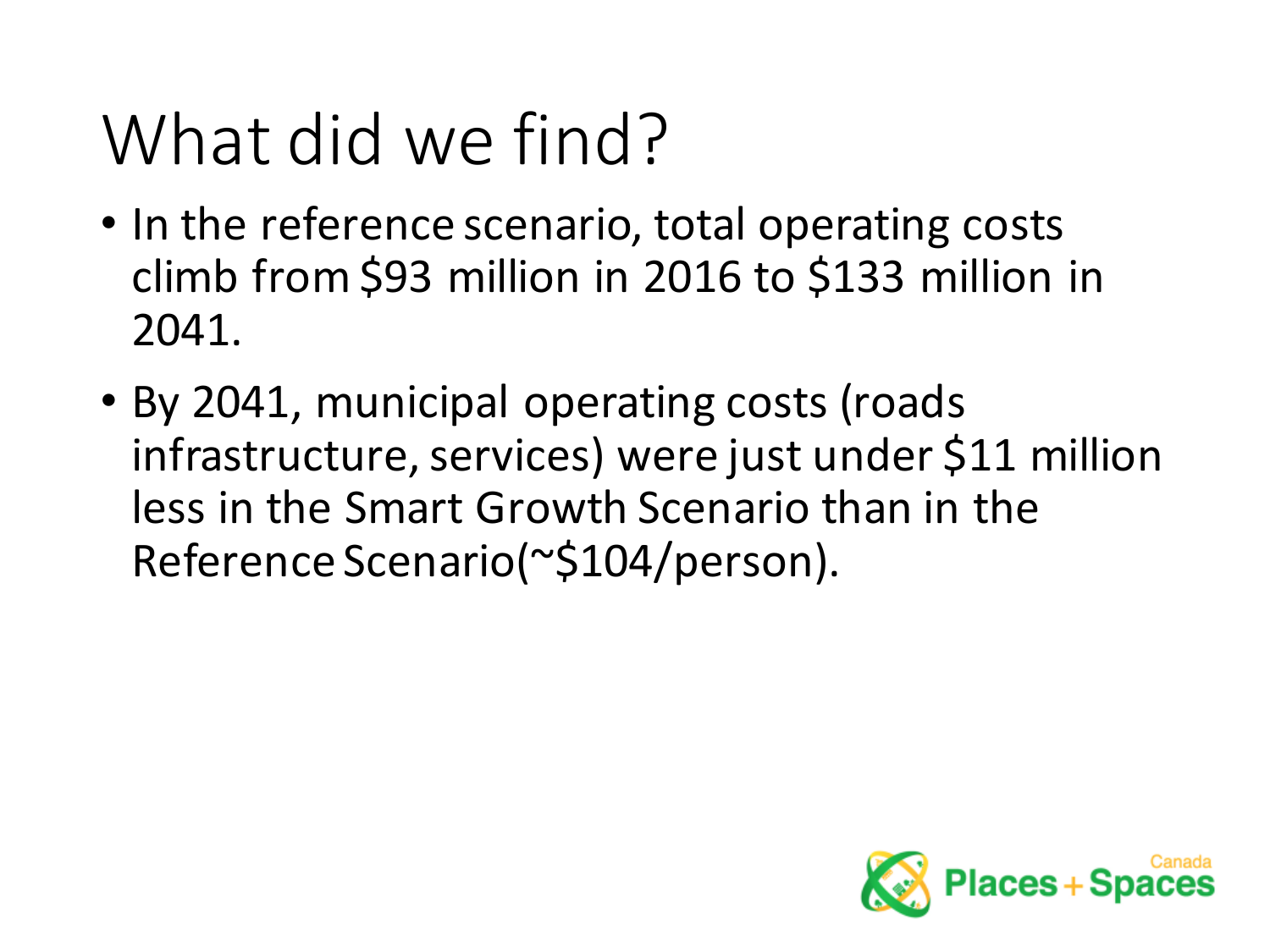#### Operating costs-roads